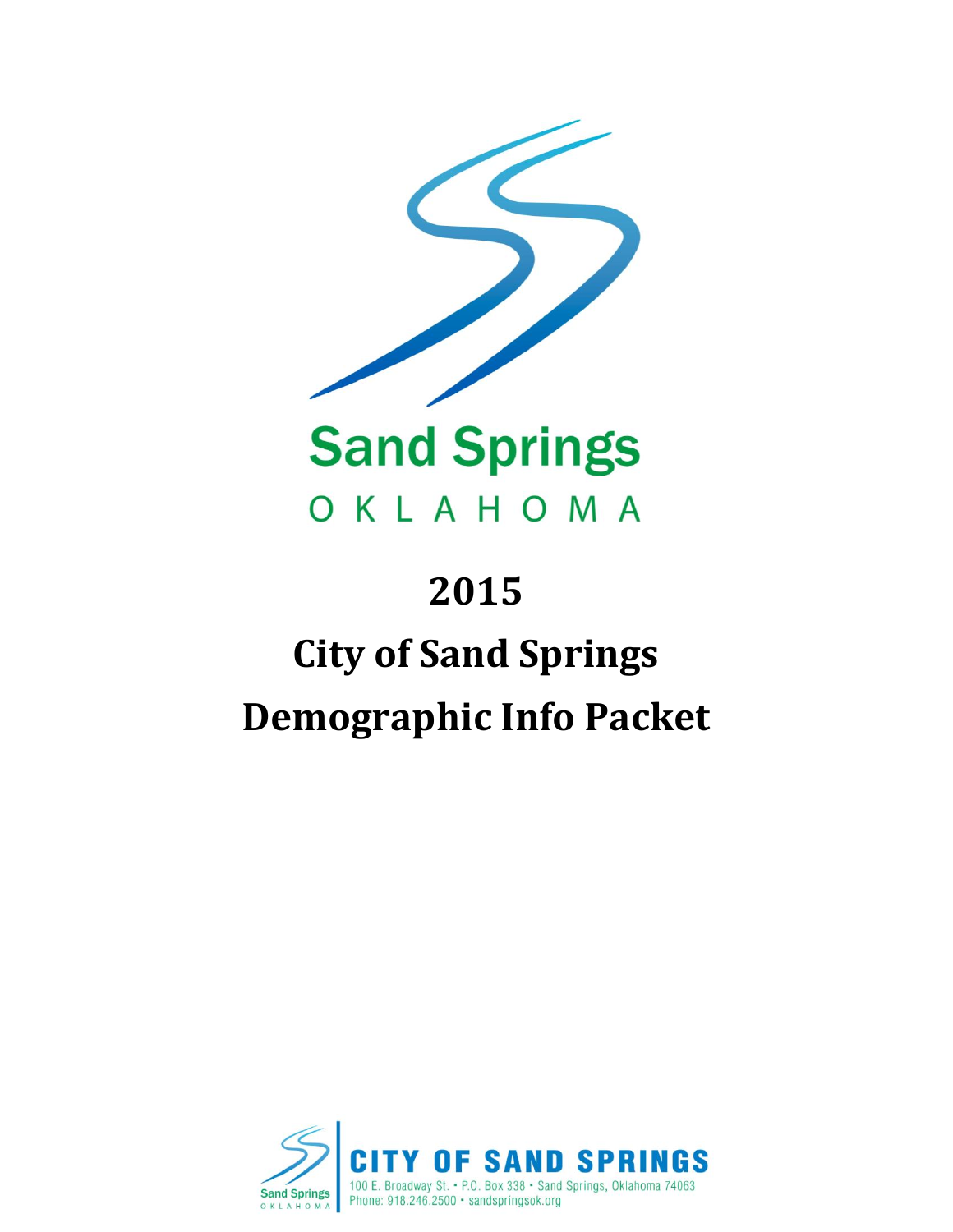| <b>Total Population</b> |                                                    |         |         |         |         |         |  |  |  |  |  |
|-------------------------|----------------------------------------------------|---------|---------|---------|---------|---------|--|--|--|--|--|
|                         | 2013 (est)<br>1970<br>1990<br>2000<br>2010<br>1980 |         |         |         |         |         |  |  |  |  |  |
| <b>Sand Springs</b>     | 10,565                                             | 13,246  | 15,339  | 17,451  | 18,906  | 19,339  |  |  |  |  |  |
| <b>Osage County</b>     | 29,750                                             | 39,327  | 41,645  | 44,437  | 47,472  | 47,987  |  |  |  |  |  |
| <b>Tulsa County</b>     | 399,982                                            | 470,593 | 503,341 | 563,299 | 603,403 | 622,409 |  |  |  |  |  |
| Tulsa MSA*              | 527,533                                            | 657,367 | 708,954 | 803,235 | 937,478 | 961,561 |  |  |  |  |  |

*Source: US Bureau of the Census*

*\*The Tulsa MSA prior to June 6, 2003 consisted of only 5 counties: Creek, Osage, Rogers, Tulsa & Wagoner. Now it include those five plus Okmulgee and Pawnee counties*



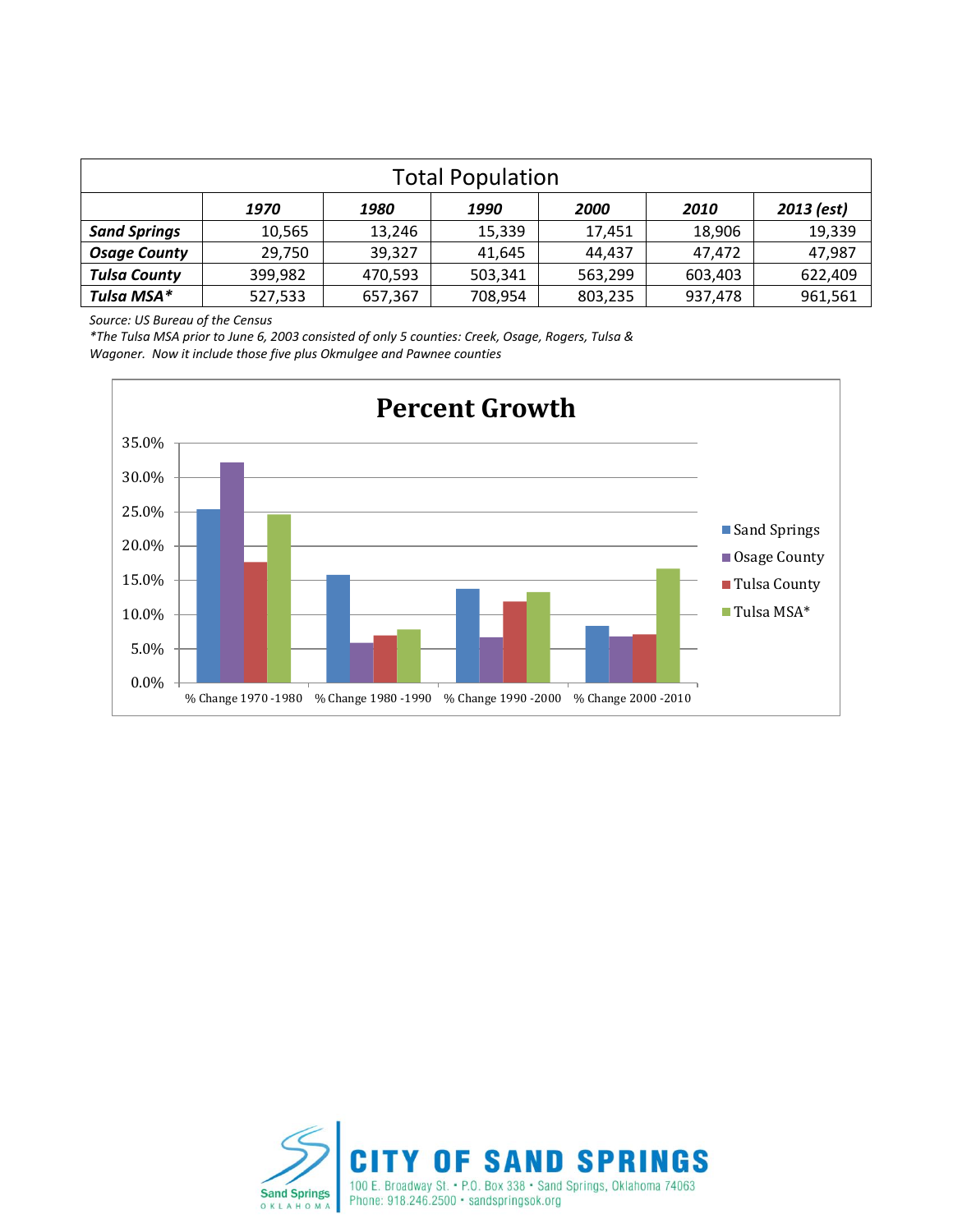| Population by Race/Ethnicity 2010                             |                |            |  |  |  |  |  |  |
|---------------------------------------------------------------|----------------|------------|--|--|--|--|--|--|
| <b>Sand Springs</b>                                           |                |            |  |  |  |  |  |  |
| Race/Ethnicity                                                | <b>Total</b>   | % of Total |  |  |  |  |  |  |
| <b>Total Population</b>                                       | 18,906         |            |  |  |  |  |  |  |
| White alone                                                   | 15,463         | 81.8%      |  |  |  |  |  |  |
| <b>Black or African</b><br>American alone                     | 458            | 2.4%       |  |  |  |  |  |  |
| American Indian and<br>Alaska Native alone                    | 1,667          | 8.8%       |  |  |  |  |  |  |
| Asian alone                                                   | 112            | 0.6%       |  |  |  |  |  |  |
| Native Hawaiian and<br><b>Other Pacific Islander</b><br>alone | $\overline{2}$ | 0.0%       |  |  |  |  |  |  |
| Some Other Race alone                                         | 169            | 0.9%       |  |  |  |  |  |  |
| Two or More Races                                             | 1,035          | 5.5%       |  |  |  |  |  |  |
| Hispanic or Latino                                            | 643            | 3.4%       |  |  |  |  |  |  |



| Median Household Income             |          |          |          |  |  |  |  |  |  |
|-------------------------------------|----------|----------|----------|--|--|--|--|--|--|
| 2013 (est)<br>Place<br>1990<br>2000 |          |          |          |  |  |  |  |  |  |
| <b>Sand Springs</b>                 | \$28,315 | \$40,380 | \$54,381 |  |  |  |  |  |  |
| <b>Osage County</b>                 | \$24,617 | \$34,477 | \$44,195 |  |  |  |  |  |  |
| <b>Tulsa County</b>                 | \$27,228 | \$38,213 | \$48,181 |  |  |  |  |  |  |
| Tulsa MSA                           | \$26,991 | \$38,261 | \$48,573 |  |  |  |  |  |  |



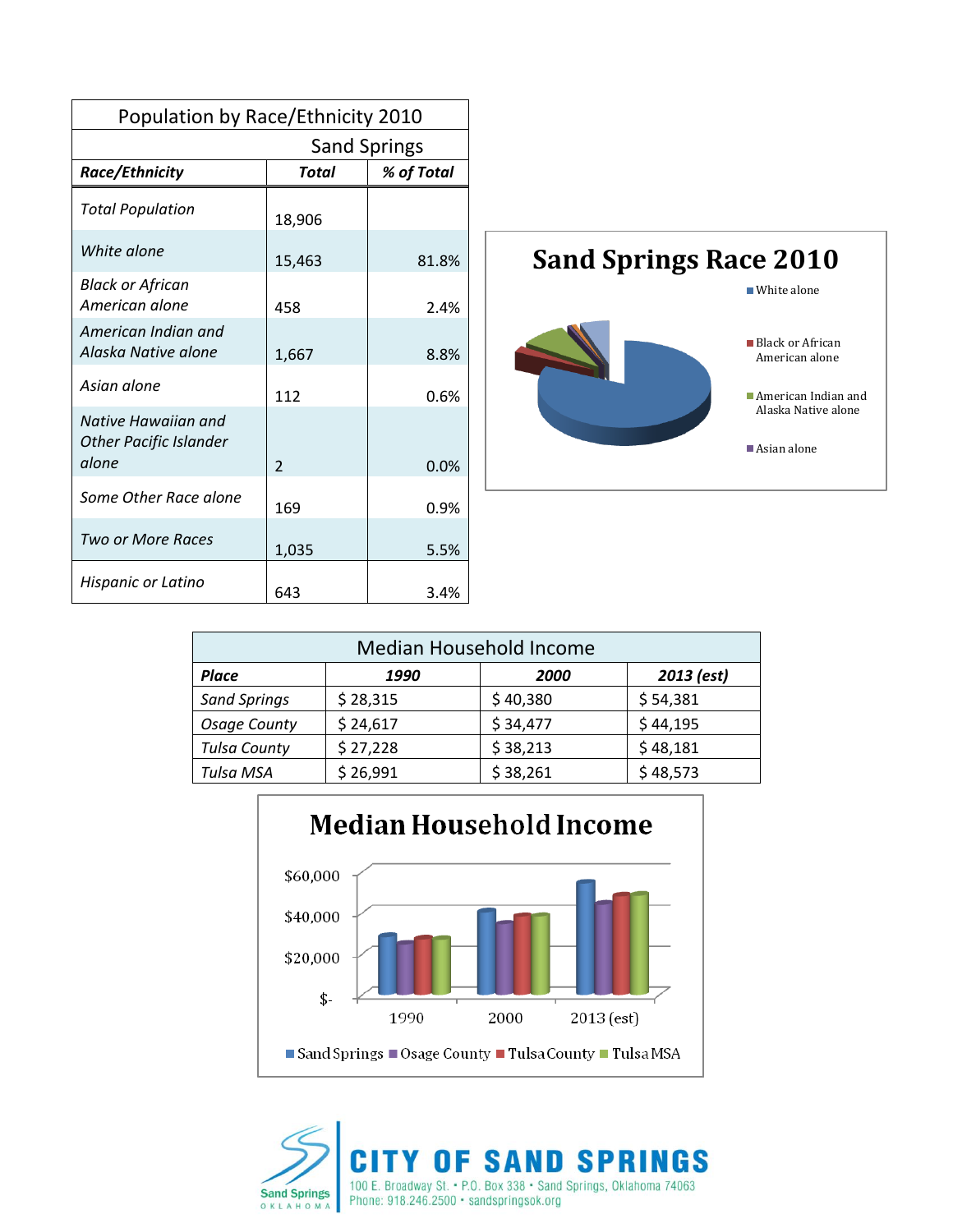| Labor Force & Average Household Size for Sand Springs |                     |        |        |  |  |  |  |  |  |
|-------------------------------------------------------|---------------------|--------|--------|--|--|--|--|--|--|
|                                                       | <b>Sand Springs</b> |        |        |  |  |  |  |  |  |
|                                                       | 1990                | 2000   | 2013   |  |  |  |  |  |  |
| <b>Total Population</b>                               | 15,339              | 17,451 | 19,339 |  |  |  |  |  |  |
| Population 16 years & Over                            | 11,296              | 13,289 | 14,485 |  |  |  |  |  |  |
| Percent population 16 years & over                    | 73.6%               | 76.2%  | 74.9%  |  |  |  |  |  |  |
| Percent in Labor Force                                | 68.0%               | 65.4%  | 68.5%  |  |  |  |  |  |  |
| <b>Percent Employed</b>                               | 94.5%               | 95.5%  | 94.7%  |  |  |  |  |  |  |
| Percent Unemployed                                    | 5.4%                | 4.4%   | 5.3%   |  |  |  |  |  |  |
| Average Household Size                                | 2.67                | 2.59   | 2.63   |  |  |  |  |  |  |



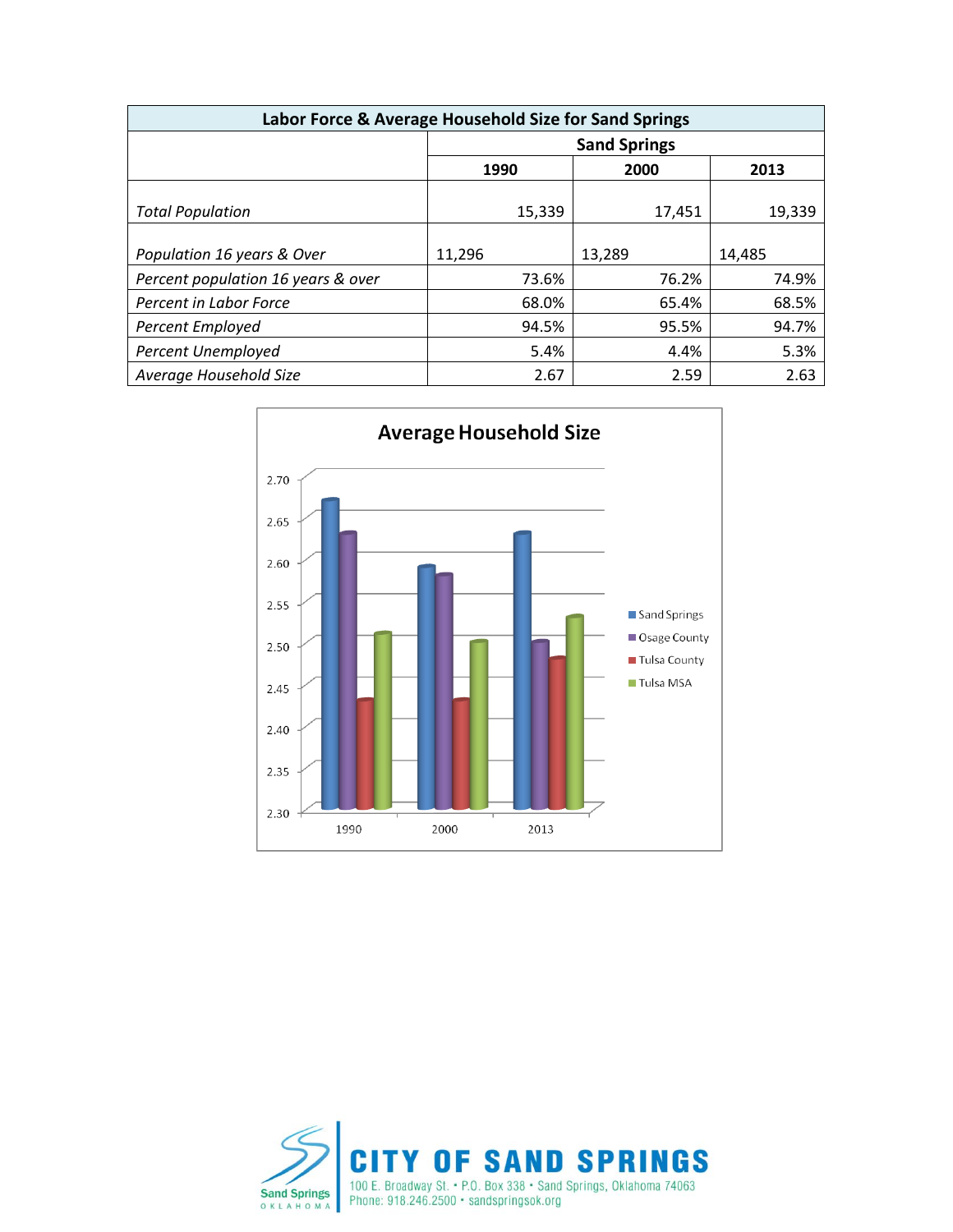| Sand Springs Age Data 1990-2010 |        |        |        |                       |                       |  |  |  |  |
|---------------------------------|--------|--------|--------|-----------------------|-----------------------|--|--|--|--|
| <b>Age Groups</b>               | 1990   | 2000   | 2010   | % Change<br>1990-2000 | % Change<br>2000-2010 |  |  |  |  |
| $0$ to $4$                      | 1,155  | 1,183  | 1330   | 2.4%                  | 12.4%                 |  |  |  |  |
| 5 to 17                         | 3,454  | 3,776  | 3,756  | 9.3%                  | $-0.5%$               |  |  |  |  |
| 18 to 24                        | 1,232  | 1,442  | 1,557  | 17.0%                 | 8.0%                  |  |  |  |  |
| 25 to 34                        | 2,502  | 2,291  | 2,434  | $-8.4%$               | 6.2%                  |  |  |  |  |
| 35 to 44                        | 2,552  | 2,749  | 2,483  | 7.7%                  | $-9.7%$               |  |  |  |  |
| 45 to 54                        | 1,508  | 2,401  | 2,589  | 59.2%                 | 7.8%                  |  |  |  |  |
| 55 to 64                        | 1,251  | 1,472  | 2,166  | 17.7%                 | 47.1%                 |  |  |  |  |
| 65 & Older                      | 1,692  | 2,137  | 2,591  | 26.3%                 | 21.2%                 |  |  |  |  |
| <b>Total</b><br>population      | 15,346 | 17,451 | 18,906 | 13.7%                 | 8.3%                  |  |  |  |  |